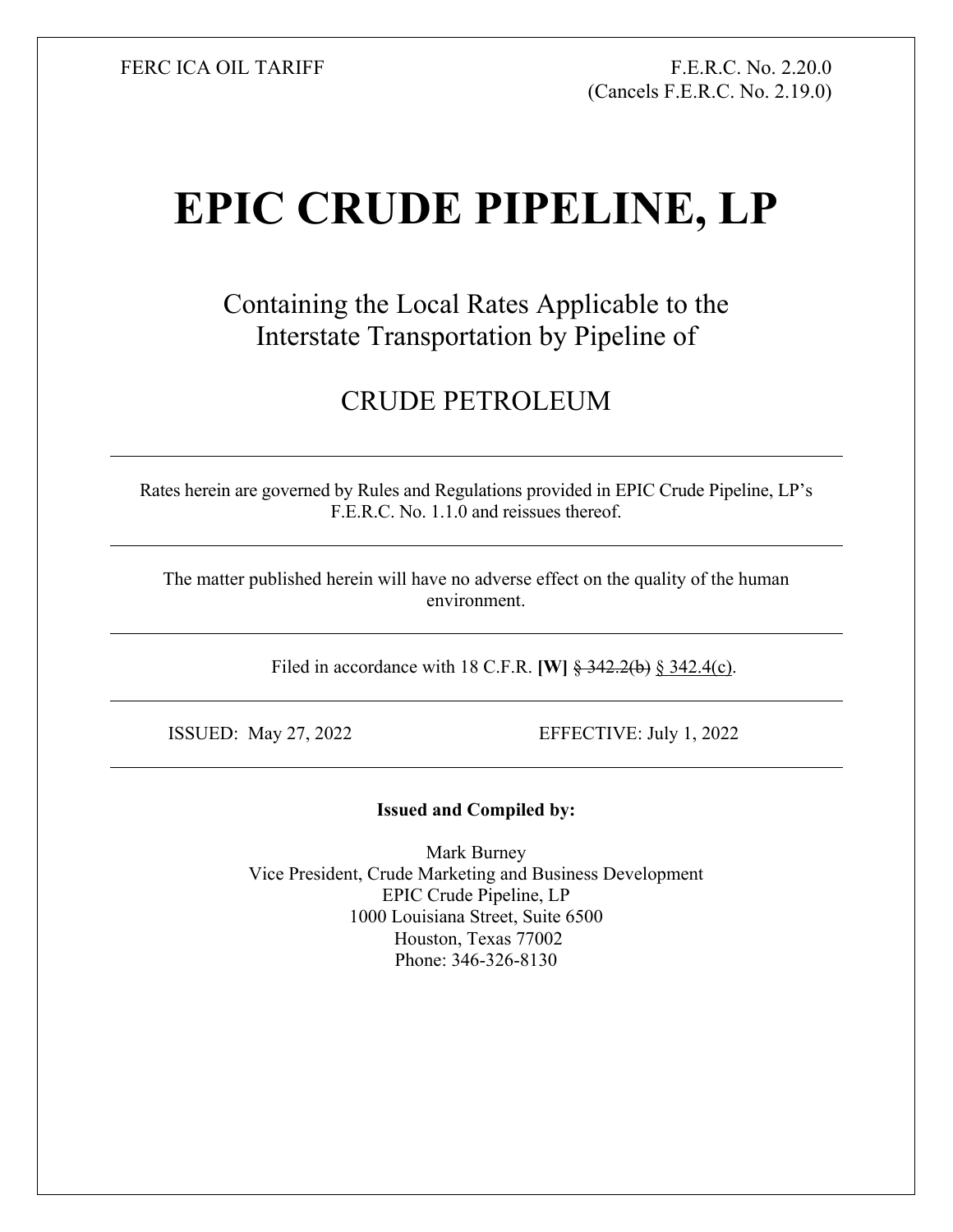| <b>UNCOMMITTED RATES</b><br>(Rates in Dollar per Barrel; Volumes in Barrels Per Day) |                       |                         |                                            |  |  |
|--------------------------------------------------------------------------------------|-----------------------|-------------------------|--------------------------------------------|--|--|
| <b>ORIGIN POINT</b>                                                                  | <b>DELIVERY POINT</b> | <b>VOLUMES</b>          | RATES $(4)$                                |  |  |
| Group 1                                                                              | Group 3               | All accepted<br>volumes | $[U]$ \$4.4582                             |  |  |
| Group 2                                                                              | Group 3               | All accepted<br>volumes | [U] $$1.5062$                              |  |  |
| <b>COMMITTED RATES</b><br>(Rates in Dollar per Barrel; Volumes in Barrels Per Day)   |                       |                         |                                            |  |  |
| <b>ORIGIN POINT</b>                                                                  | <b>DELIVERY POINT</b> | <b>VOLUMES</b>          | RATES $(5)$                                |  |  |
| Group 1<br>Group 3                                                                   |                       | All accepted<br>volumes | $\llbracket \cdot \rrbracket$ \$1.4180 (6) |  |  |
| Group 2                                                                              | Group 3               | All accepted<br>volumes | $II$ \$0.5252                              |  |  |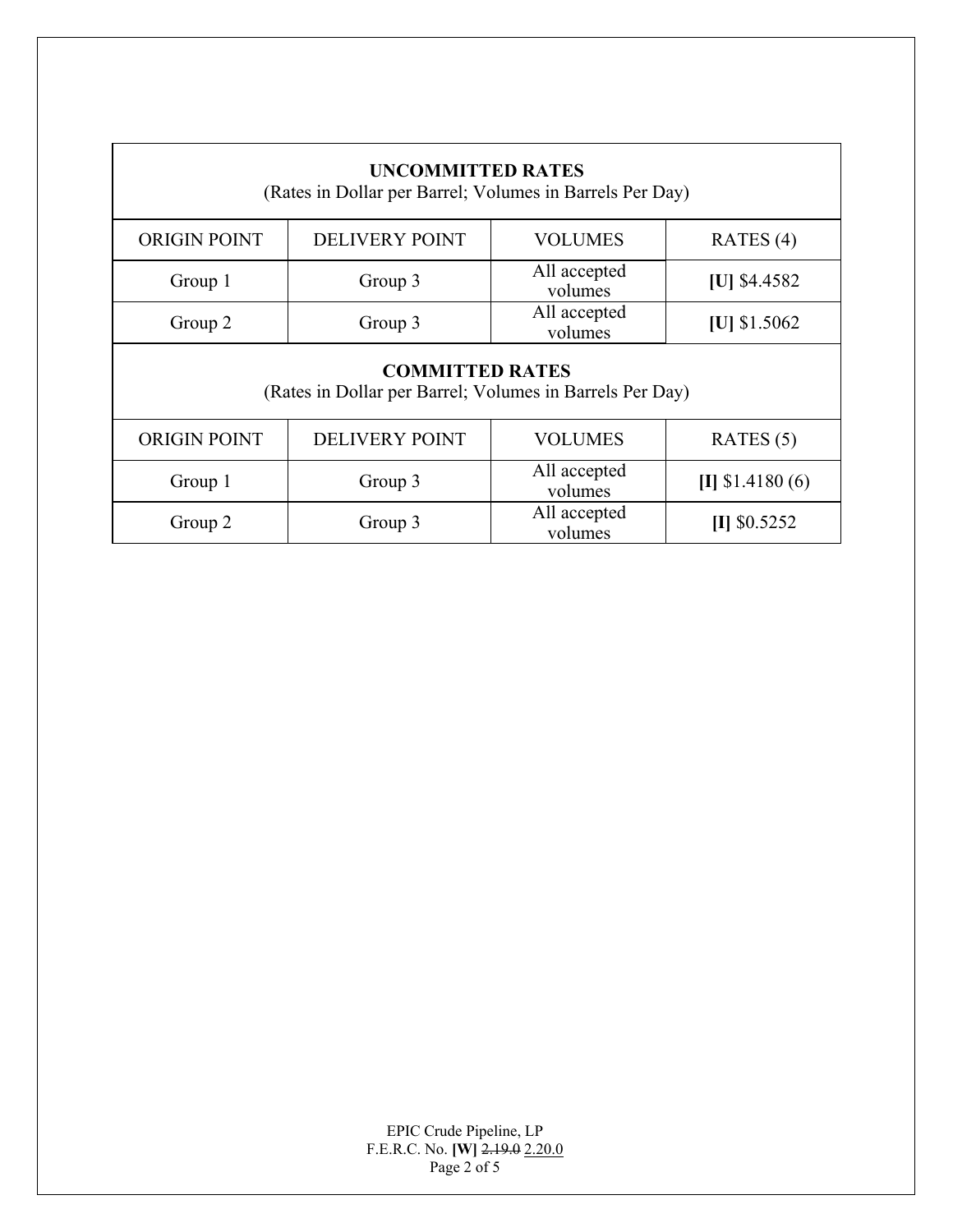| <b>LIST OF ORIGIN AND DELIVERY POINTS BY GROUP</b> |                    |                                                                          |  |
|----------------------------------------------------|--------------------|--------------------------------------------------------------------------|--|
| <b>GROUP</b>                                       | <b>TOWN</b>        | <b>ORIGIN &amp; DELIVERY POINTS</b>                                      |  |
| $\mathbf{1}$                                       | Crane, TX          | Advantage Pipeline Interconnection (8)                                   |  |
| 1                                                  | Crane, TX          | Centurion Augustus Pipeline (8)                                          |  |
| 1                                                  | Crane, TX          | EPIC Crude Terminal Co. Crane Truck Unloading<br>Facility                |  |
| $\mathbf{1}$                                       | Crane, TX          | Magellan Crane Terminal (8)                                              |  |
| 1                                                  | Crane, TX          | Medallion Delaware Express, LLC Interconnection<br>(8)                   |  |
| $\mathbf{1}$                                       | Crane, TX          | Medallion Pipeline Company, LLC Interconnection<br>(8)                   |  |
| 1                                                  | Midland, TX        | NuStar Interconnection (8)                                               |  |
| 1                                                  | Midland, TX        | Oryx Midland Express Station (8)                                         |  |
| $\mathbf{1}$                                       | Orla, TX           | EPIC Crude Terminal Co. Orla Truck Unloading<br>Facility                 |  |
| $\mathbf{1}$                                       | Orla, TX           | SCM Crude, LLC (8)                                                       |  |
| 1                                                  | Wink, TX           | Delaware Crossing, LLC Interconnection (8)                               |  |
| 1                                                  | Wink, TX           | Gibson Wink Terminal (8)                                                 |  |
| $\overline{2}$                                     | Gardendale, TX     | Eastex Storey Ranch Gardendale Terminal                                  |  |
| $\overline{2}$                                     | Gardendale, TX     | EPIC Crude Terminal Co. Gardendale<br>Truck<br><b>Unloading Facility</b> |  |
| $\overline{2}$                                     | Gardendale, TX     | Midstream<br>Gardendale<br>Ironwood<br>Pipeline<br>Interconnection       |  |
| $\overline{2}$                                     | Hobson, TX         | EPIC Crude Terminal Co. Hobson Truck Unloading<br>Facility               |  |
| $\overline{2}$                                     | Hobson, TX         | Ironwood Eagle Ford Crude Pipeline                                       |  |
| 3                                                  | Corpus Christi, TX | CITGO Refinery (7)                                                       |  |
| 3                                                  | Corpus Christi, TX | EPIC Crude Terminal Co. IGC Terminal (7) (9)                             |  |
| 3                                                  | Corpus Christi, TX | EPIC Crude Terminal Co. Robstown Terminal (3)                            |  |
| $\overline{3}$                                     | Corpus Christi, TX | POTAC Terminal (7)                                                       |  |
| 3                                                  | Corpus Christi, TX | Valero Refinery (7)                                                      |  |
| 3                                                  | Midway, TX         | Flint Hills Resources Midway Interconnect (7)                            |  |

EPIC Crude Pipeline, LP F.E.R.C. No. **[W]** 2.19.0 2.20.0 Page 3 of 5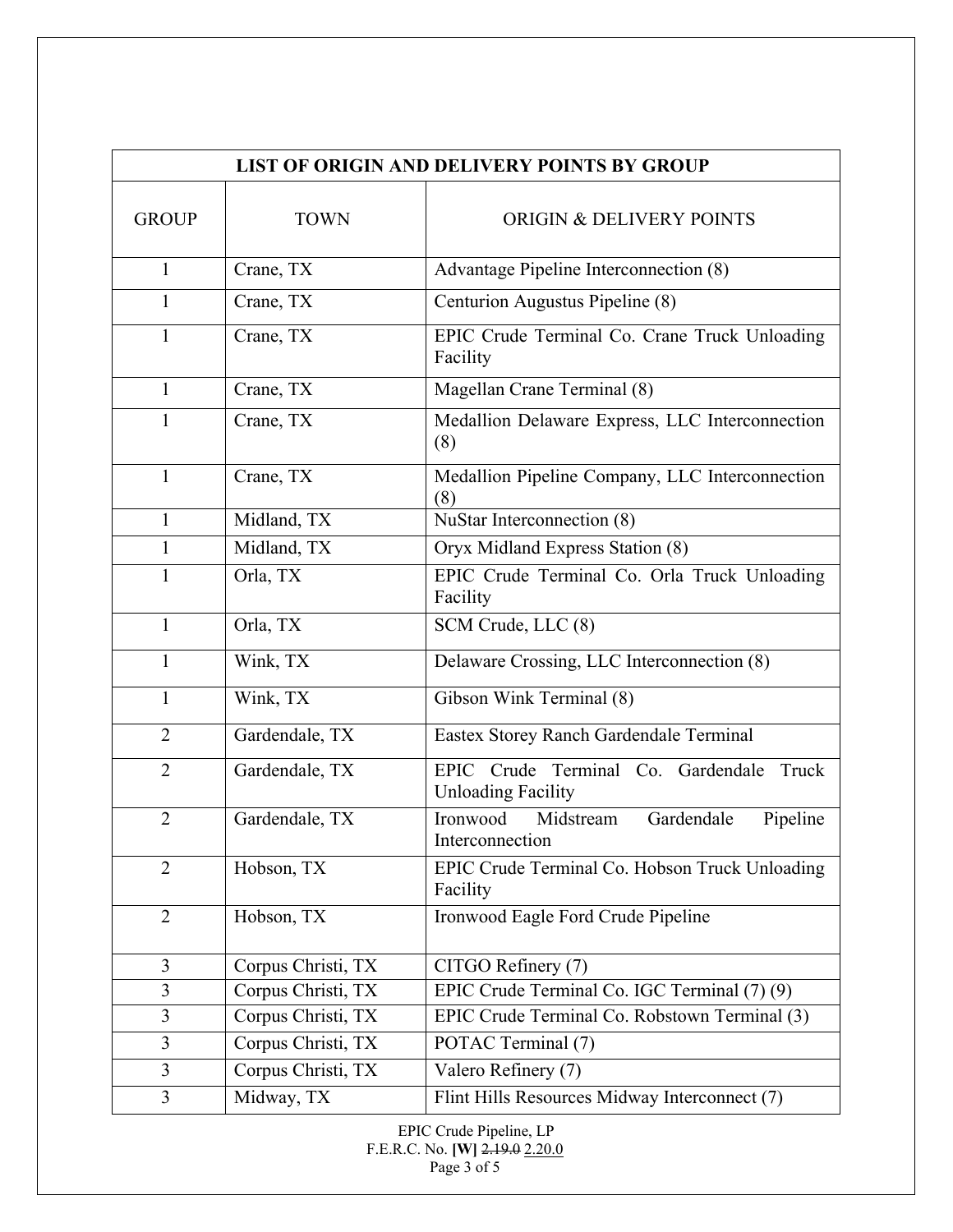| 3 | Midway, TX    | Harvest Pipeline Midway Junction Interconnect (7) |
|---|---------------|---------------------------------------------------|
| 3 | Midway, TX    | Pin Oak Taft Terminal (7)                         |
| 3 | Midway, TX    | Enbridge Taft Terminal (3) (7)                    |
| 3 | Ingleside, TX | South Texas Gateway Terminal LLC (7)              |
| 3 | Ingleside, TX | Flint Hills Resources Waterborne Facility (7)     |
|   | Ingleside, TX | Enbridge Ingleside Energy Center, LLC (7)         |

All capitalized terms that are not defined herein are defined in Carrier's F.E.R.C. 1.1.0. Rules and Regulations Tariff, or the then-effective reissue thereof. Transportation under these Tariffs to the specified Delivery Point shall cease at the point at which Product is delivered to the inlet flange of the facilities interconnected to the Pipeline at the Delivery Point.

(1) Reserved

(2) Reserved

(3) Also an In-Transit Point for storage

 (4) During Prorationing Months each of the Uncommitted Rates shall be **[U]** one cent (\$0.01) less than the corresponding Committed Rates for each respective service route. The Uncommitted Rates posted hereunder are subject to adjustment annually as of each July 1 in accordance with the mechanism set forth in FERC regulation 18 C.F.R. § 342.3, or any successor thereto.

(5) The Committed Rates are subject to annual escalation adjustments as provided under the TSA and T&D Agreements.

(6) This Committed Rate shall be the Throughput Fee used in calculating a Volume Incentive Shipper's Deficiency Payment, as applicable.

(7) An incremental pump-over fee of: (i) **[U]** \$0.1020 per Committed Shipper Barrel and (ii) **[U]** \$0.1004 per Uncommitted Shipper Barrel, as applicable, will be assessed, in addition to the applicable Uncommitted or Committed Rates set forth herein, for any Barrels that are delivered to these Delivery Points. This fee is subject to adjustment annually as of each July 1 in accordance with the mechanism set forth in FERC regulation 18 C.F.R. § 342.3, or any successor thereto.

(8) An incremental injection fee of: (i) **[U]** \$0.0510 per Committed Shipper Barrel and (ii) **[U]** \$0.0502 per Uncommitted Shipper Barrel, as applicable, will be assessed, in addition to the applicable Uncommitted or Committed Rates set forth herein, for any Barrels that are accepted for transportation at these Origin Points. This fee is subject to adjustment annually as of each July 1 in accordance with the mechanism set forth in FERC regulation 18 C.F.R. § 342.3, or any successor thereto.

> EPIC Crude Pipeline, LP F.E.R.C. No. **[W]** 2.19.0 2.20.0 Page 4 of 5